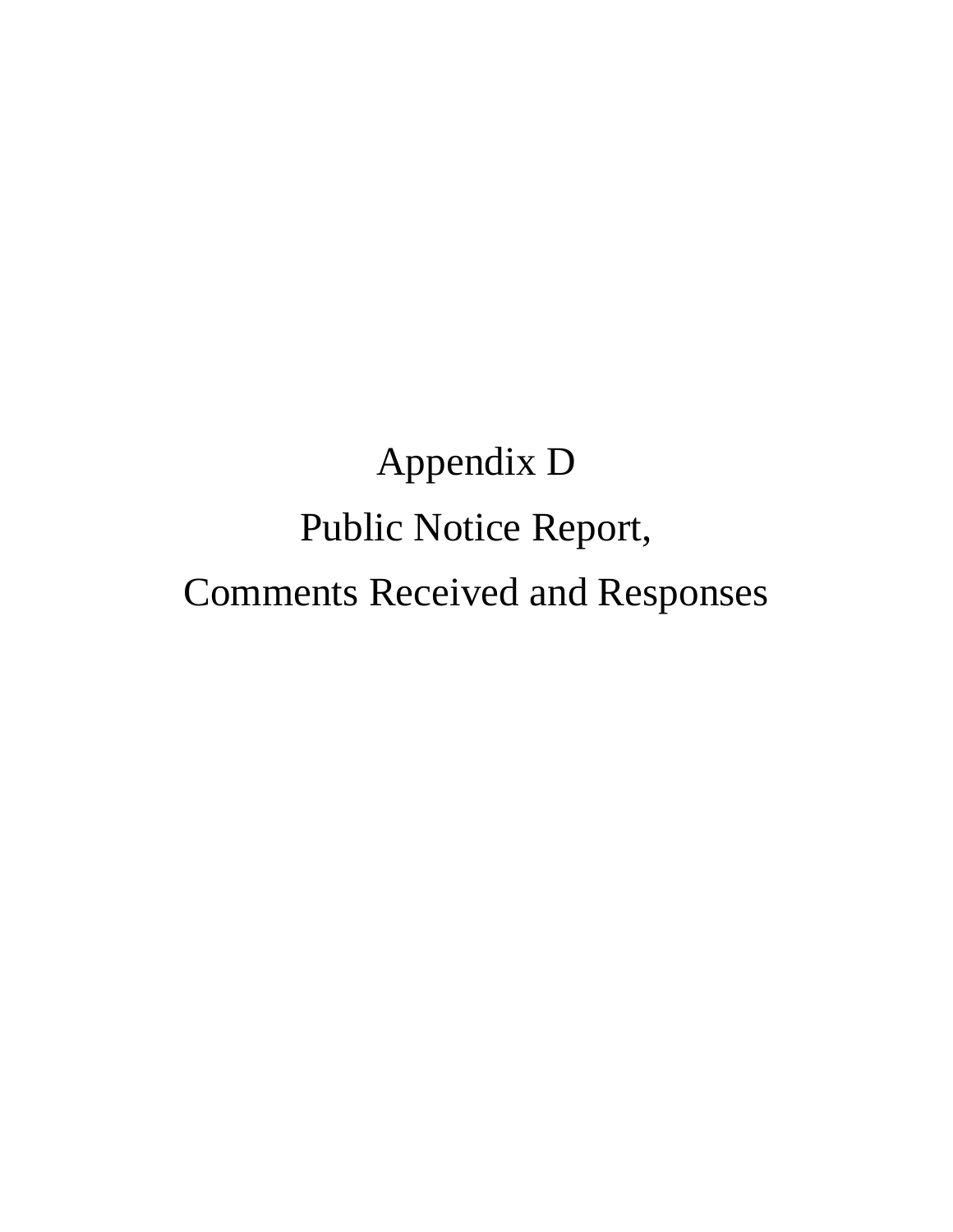Public Notice Report is a set of the set of the set of the set of the set of the set of the set of the set of the set of the set of the set of the set of the set of the set of the set of the set of the set of the set of th Redesignation Demonstration and Maintenance Plan Appendix D Appendix D Great Smoky Mountains National Park, NC 8-Hour Ozone July 24, 2009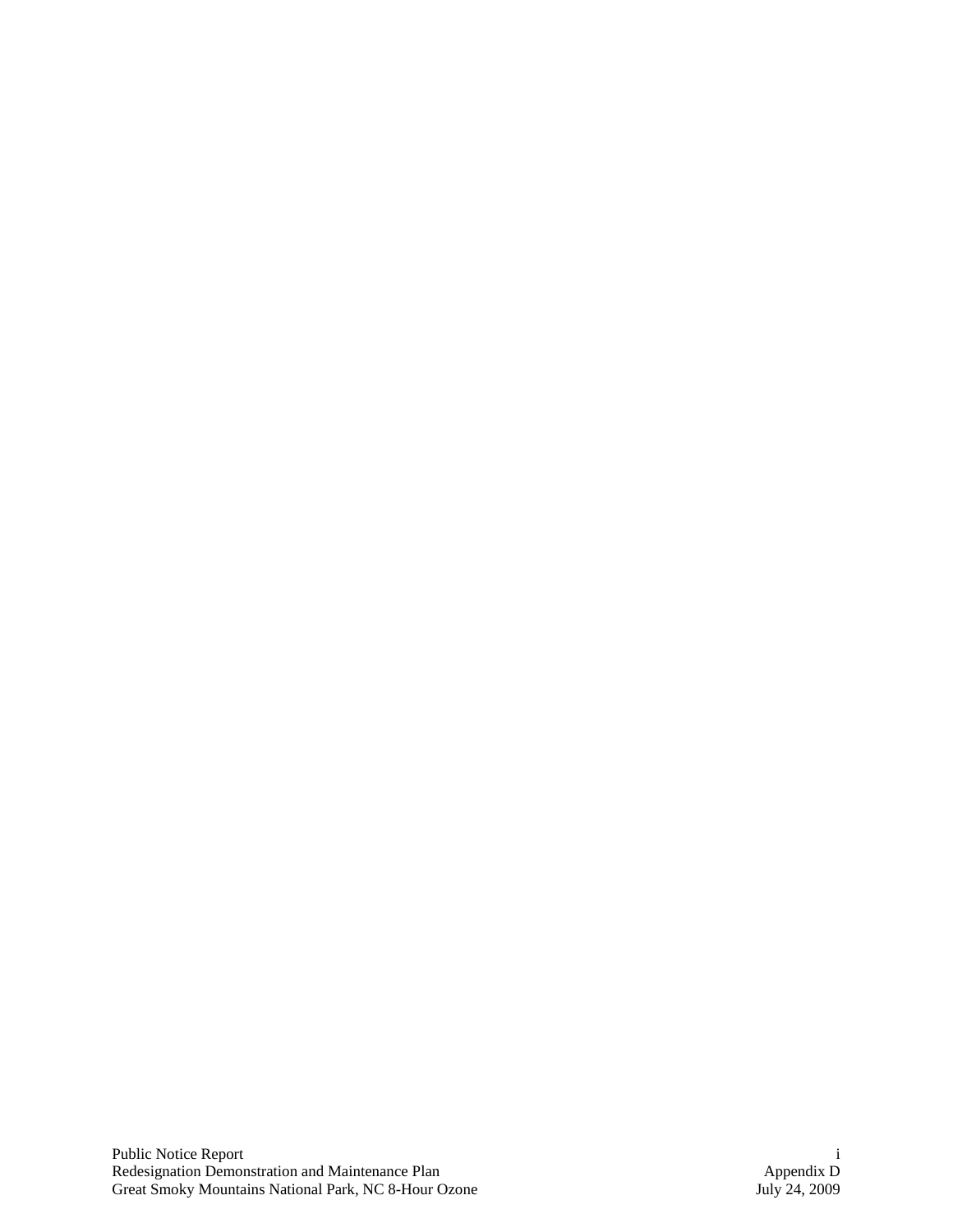## Public Notice Report For

# The North Carolina Redesignation and Maintenance Plan for the North Carolina Great Smoky Mountains National Park, 8-Hour Ozone Nonattainment Area

On May 15, 2009, a draft version of The North Carolina Redesignation and Maintenance Plan for the North Carolina Great Smoky Mountains National Park, 8-Hour Ozone Nonattainment Area for the 1997 8-Hour Ozone Standard was submitted to the U. S. Environmental Protection Agency (USEPA). A request for public hearing, in accordance with 40 CFR 51.102, and the public comment period were noticed in the local newspapers on Friday, May 15, 2009. The public comment period was open from May 15, 2009, through July 1, 2009, with a tentative hearing scheduled for Monday, June 22, 2009. No request for public hearing was received and the hearing was cancelled. A hearing cancellation notice was posted on the North Carolina Division of Air Quality (NCDAQ) website on Thursday, June 18, 2009. The public comment period elicited comments from the state of Tennessee. These comments and our response are included below.

### **Background**

The North Carolina portion of the Great Smoky Mountains National Park (GSMNP), located in Haywood and Swain Counties in western North Carolina, was designated nonattainment for the 1997 8-hour ozone NAAQS on April 30, 2004 (69 Federal Register 23858). The nonattainment designation was an action taken by the U. S. Environmental Protection Agency (USEPA) under Section 107(d) of the Clean Air Act (CAA). The CAA requires that some area be designated as nonattainment if a monitor is found to be in violation of a National Ambient Air Quality Standard (NAAQS). The USEPA took designation action in 2004 based on the ambient data from 2001-2003. At that time, the design value for the GSMNP area was 0.085 parts per million (ppm).

There is currently one ozone monitor located in the North Carolina GSNMP nonattainment area. The latest design value for the nonattainment area is 0.077 ppm based on the data from 2006-2008. Therefore, the North Carolina GSNMP nonattainment area is in attainment of the 1997 8-hour ozone NAAQS and eligible to be considered for redesignation to attainment.

## Summary of Public Notice and Comment Period

The public comment period was from May 15, 2009 through July 1, 2009. The only comments received were from Quincy N. Styke III, Deputy Director, Tennessee Air Pollution Control Division (TNAPCD). A summary of the comments and NCDAQ's responses are listed below. The full comments received from TNAPCD are attached at the end of this Appendix.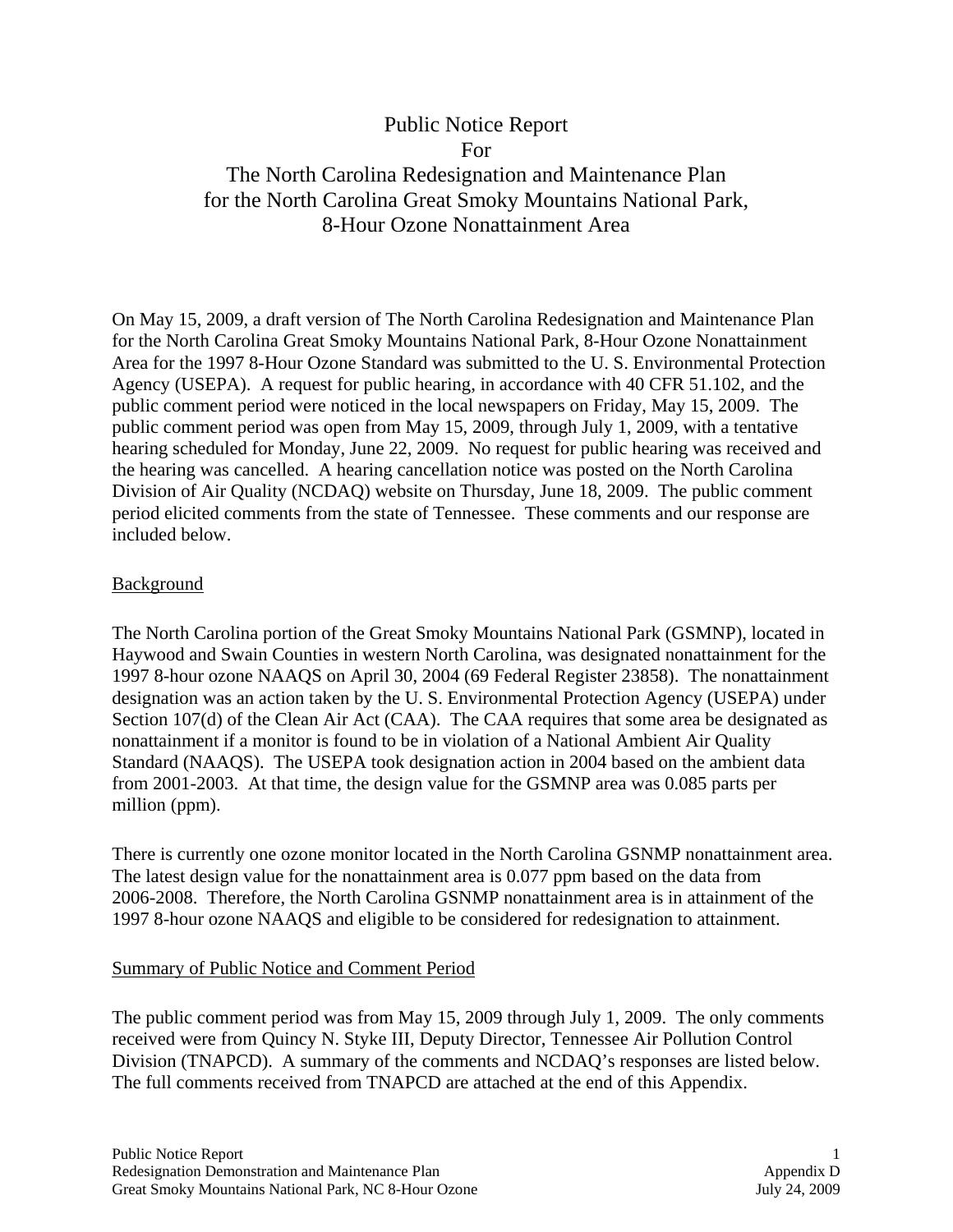**TNAPCD Comment:** A review of North Carolina's redesignation request and maintenance plan for the Great Smoky Mountains National Park (GSMNP) provides a fairly exhaustive analysis of various coal-fired electricity generating units that may cause or contribute to ozone exceedences within the park boundaries. Given the level of analysis presented, it is surprising to note that a large point source located within Haywood County appears to have been omitted. North Carolina should include this source in their analysis, in order to demonstrate that improvement in air quality within the Park is, in fact, due to permanent and enforceable reductions in emissions.

*NCDAQ's Response: Although there may be other large industrial sources that contribute to the ozone transport into the GSMNP, NCDAQ focused its analysis on the utility sector. This sector has been regulated such that the emission reductions can be demonstrated to be both permanent and enforceable, thus meeting the requirements for redesignation. Additionally, since 2001 the annual nitrogen oxides (NOx) emissions from Blue Ridge Paper have steadily decreased from 5,910 tons per year in 2001 to 3,960 tons per year in 2007, which is over a 30% reduction in NOx emissions. The emission reduction is due to Blue Ridge Paper being covered by the NOx SIP Call rule. In addition, NCDAQ issued a Director's Call to Blue Ridge Paper on April 27, 2009, requiring the facility to model air toxic emissions to evaluate compliance with the Acceptable Ambient Levels established in North Carolina Air Toxic Rules. This may result in incidental NOx emission reductions as well.* 

**TNAPCD Comment:** Monitors on the Tennessee side of the GSMNP are showing either nonattainment or borderline attainment of the 1997 8-hour ozone NAAQS. The Look Rock site representing the Blount County Tennessee area of the GSMNP is showing a 2006 to 2008 DV of 0.085 PPM. The Clingman's Dome site representing the Sevier County area of the GSMNP is showing a 0.084 PPM DV for the same period. The redesignation request should demonstrate that transport from North Carolina does not adversely impact these monitors and why the political border splitting the state of Tennessee from the state of North Carolina side of the GSMNP is a valid reason for that side of the Park to be considered attainment.

*NCDAQ's Response: To address why the political border is a valid reason for the North Carolina GSMNP nonattainment area to be considered attainment, the USEPA treated the North Carolina portion and the Tennessee portion of the GSMNP as two distinct nonattainment areas. If the USEPA believed that the two portions of the GSMNP should be considered together in determining the attainment status, they would have designated the area as one nonattainment area.* 

*To address demonstration that transport from North Carolina does not adversely impact the adjoining Tennessee nonattainment area, North Carolina has taken measures to reduce the NOx emissions from sources within North Carolina and has adequately addressed the requirements of Section 110(a)(2)(D)(i) of the Clean Air Act as amended. The NCDAQ believes we have adequately addressed transport for the purposes of the redesignation demonstration for the North Carolina GSMNP nonattainment area.*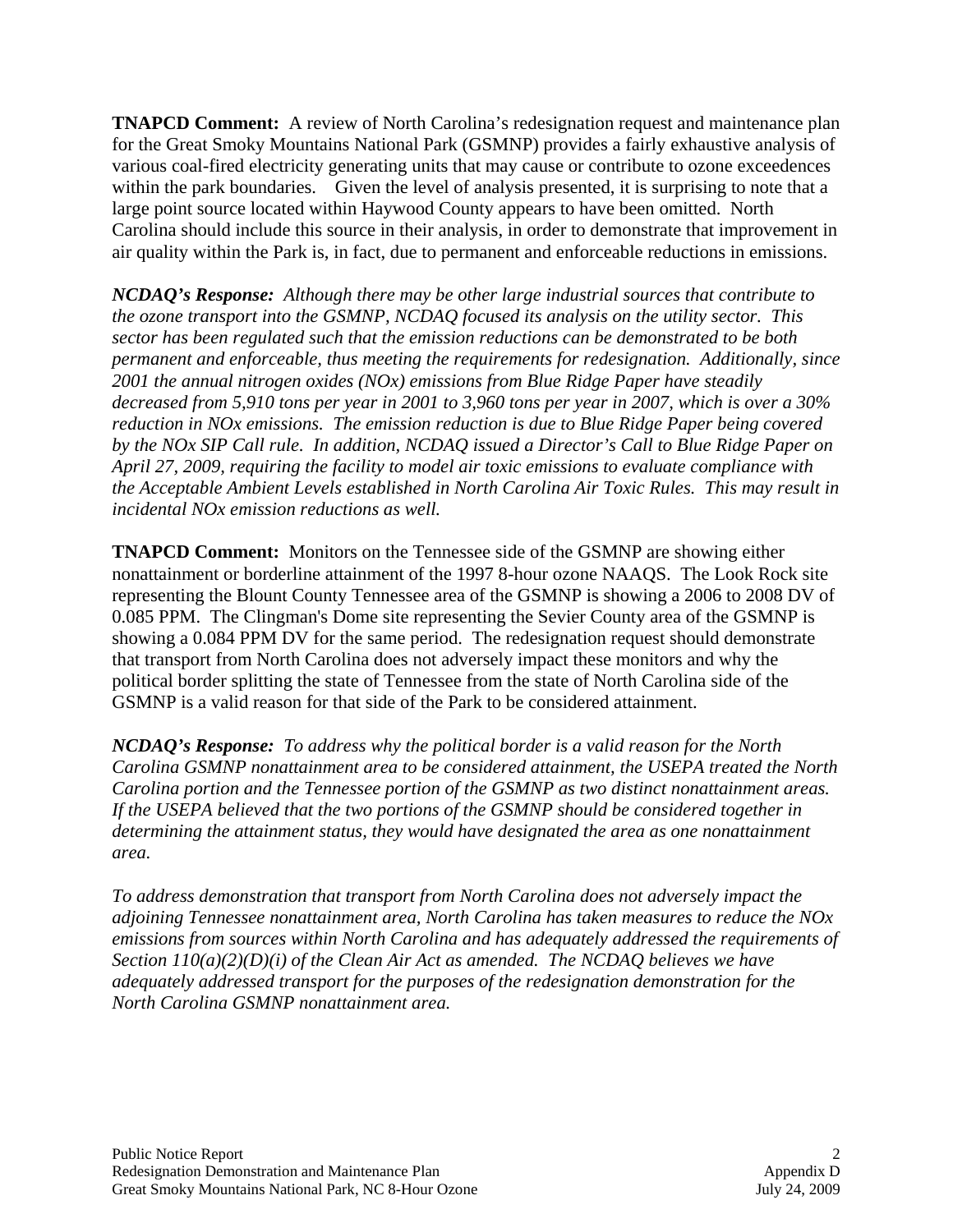**Conclusions** 

The NCDAQ believes we have adequately addressed the TNAPCD comments. We will be moving forward with the final submittal to the USEPA of the North Carolina Redesignation and Maintenance Plan for the North Carolina Great Smoky Mountains National Park, 8-Hour Ozone Nonattainment Area.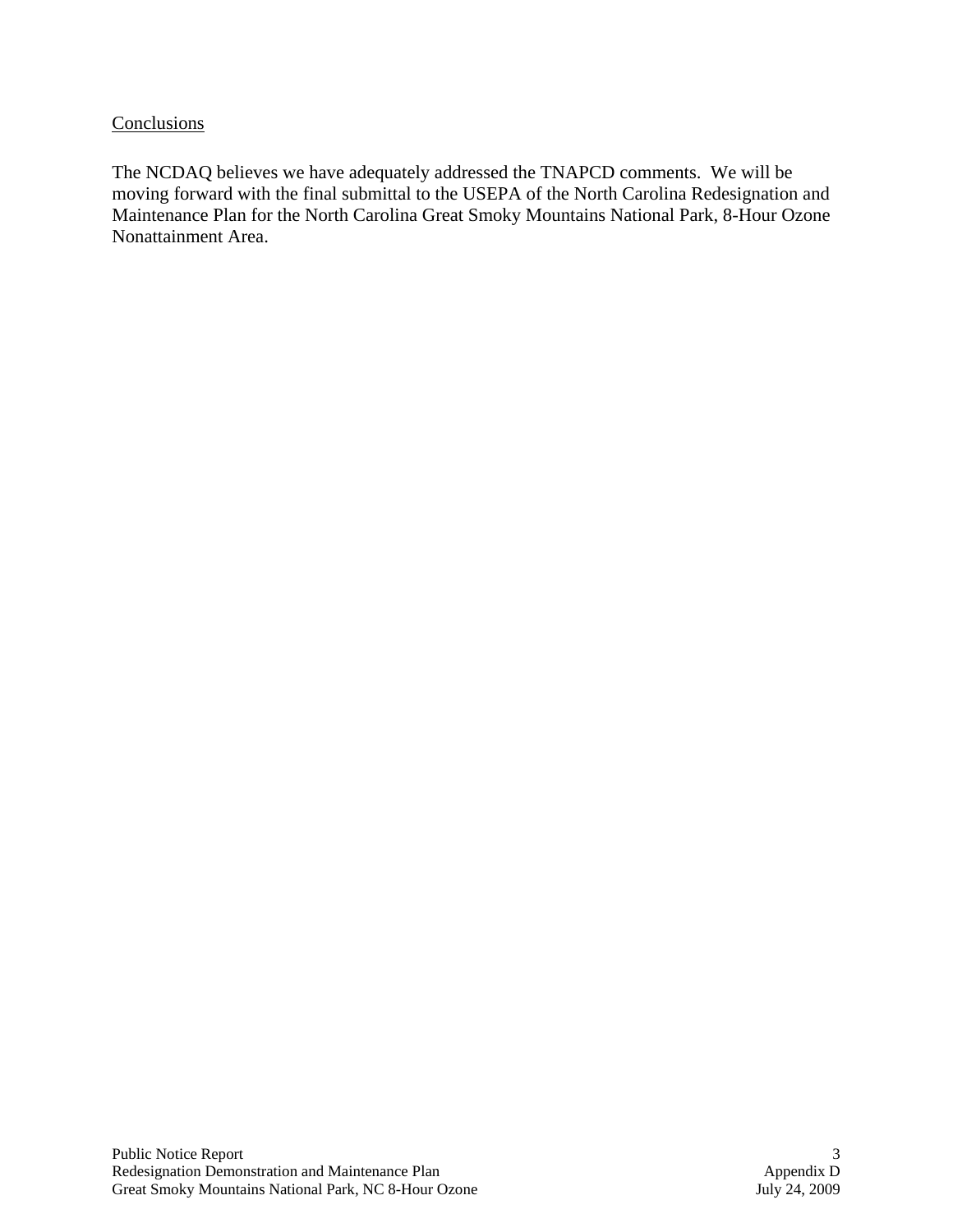**From:** Quincy Styke [mailto:Quincy.Styke@tn.gov] **Sent:** Tuesday, June 30, 2009 12:32 PM **To:** laliddington@aqm.co.knox.tn.us; benjamin.lynorae@epamail.epa.gov; Smith.Dianna@epamail.epa.gov; Spann.Jane@epamail.epa.gov; Ward.Nacosta@epamail.epa.gov; Edward Dancausse; Jill Stark; Carrie@landofsky.org; DAQ Planning; katerenw@nc-cherokee.com; Hildebrandt, Heather; Godfrey, Janice; Burleson, Joelle; Love, Margaret; Muller, Paul; Schmidt, Derry A; Smith, Mark G; Arellano, Terry C; publiccomments@ncmail.net; Jim\_Renfro; ryan@regiona.org **Cc:** Mather, Tom **Subject:** "GSMNP Redesignation"

To whom it may concern:

The Tennessee Air Pollution Control Division wishes to make the following comments on the North Carolina Great Smoky Mountains National Park Redesignation and Maintenance Plan:

A review of North Carolina's redesignation request and maintenance plan for the Great Smoky Mountains National Park (GSMNP) provides a fairly exhaustive analysis of various coal-fired electricity generating units that may cause or contribute to ozone exceedences within the park boundaries. Given the level of analysis presented, it is surprising to note that a large point source located within Haywood County appears to have been omitted. The following data were obtained from EPA's Clean Air Markets Division (CAMD) website:

| <b>State</b> | <b>Facility Name</b>                     | <b>Facility ID</b><br>(ORISPL) | Year | Program(s) | # of<br><b>Months</b><br><b>Reported</b> | <b>NO<sub>x</sub></b> Tons | <b>Heat Input</b><br>(mmBtu) |
|--------------|------------------------------------------|--------------------------------|------|------------|------------------------------------------|----------------------------|------------------------------|
| NC.          | <b>Blue Ridge Paper</b><br>Products Inc. | 50244                          | 2004 | <b>NBP</b> | 4                                        | 762.4                      | 3,271,959                    |
| <b>NC</b>    | <b>Blue Ridge Paper</b><br>Products Inc. | 50244                          | 2005 | <b>NBP</b> | 5                                        | 939.9                      | 4,272,910                    |
| <b>NC</b>    | <b>Blue Ridge Paper</b><br>Products Inc. | 50244                          | 2006 | <b>NBP</b> | 5                                        | 847.9                      | 4,200,908                    |
| <b>NC</b>    | <b>Blue Ridge Paper</b><br>Products Inc. | 50244                          | 2007 | <b>NBP</b> | 5                                        | 929.9                      | 4,356,159                    |
| <b>Total</b> |                                          |                                |      |            |                                          | 3,480.1                    | 16,101,937                   |

North Carolina should include this source in their analysis, in order to demonstrate that improvement in air quality within the Park is, in fact, due to permanent and enforceable reductions in emissions.

Second, monitors on the Tennessee side of the GSMNP are showing either nonattainment or borderline attainment of the 1997 8-hour ozone NAAQS. The Look Rock site representing the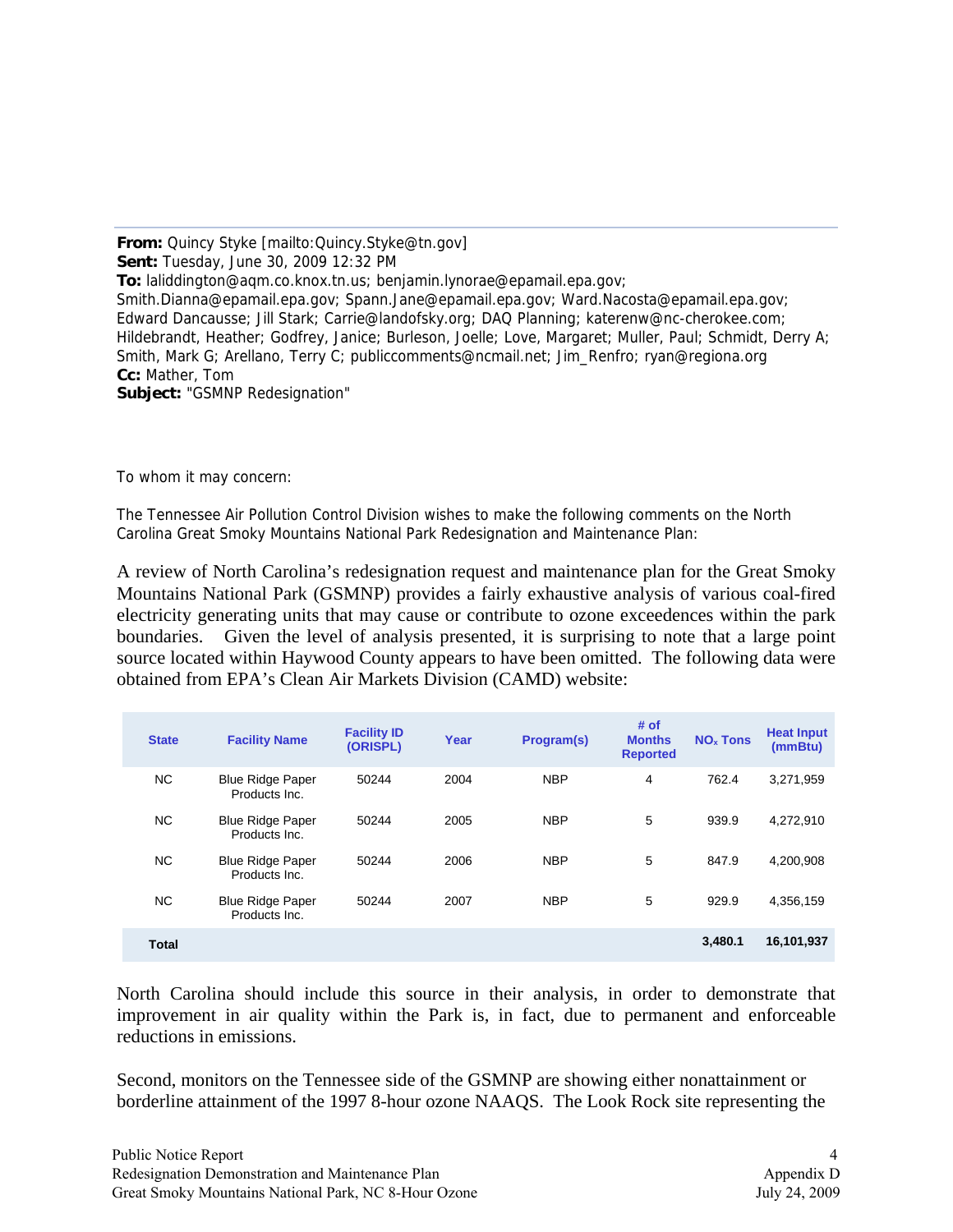Blount Co Tennessee area of the GSMNP is showing a 2006 to 2008 DV of 0.085 PPM. The Clingman's Dome site representing the Sevier Co area of the GSMNP is showing a 0.084 PPM DV for the same period.

The redesignation request should demonstrate that transport from North Carolina does not adversely impact these monitors and why the political border splitting the state of Tennessee from the state of North Carolina side of the GSMNP is a valid reason for that side of the Park to be considered attainment.

Thank you for the opportunity to comment.

Sincerely,

Quincy N. Styke III Deputy Director Tennessee Air Pollution Control Division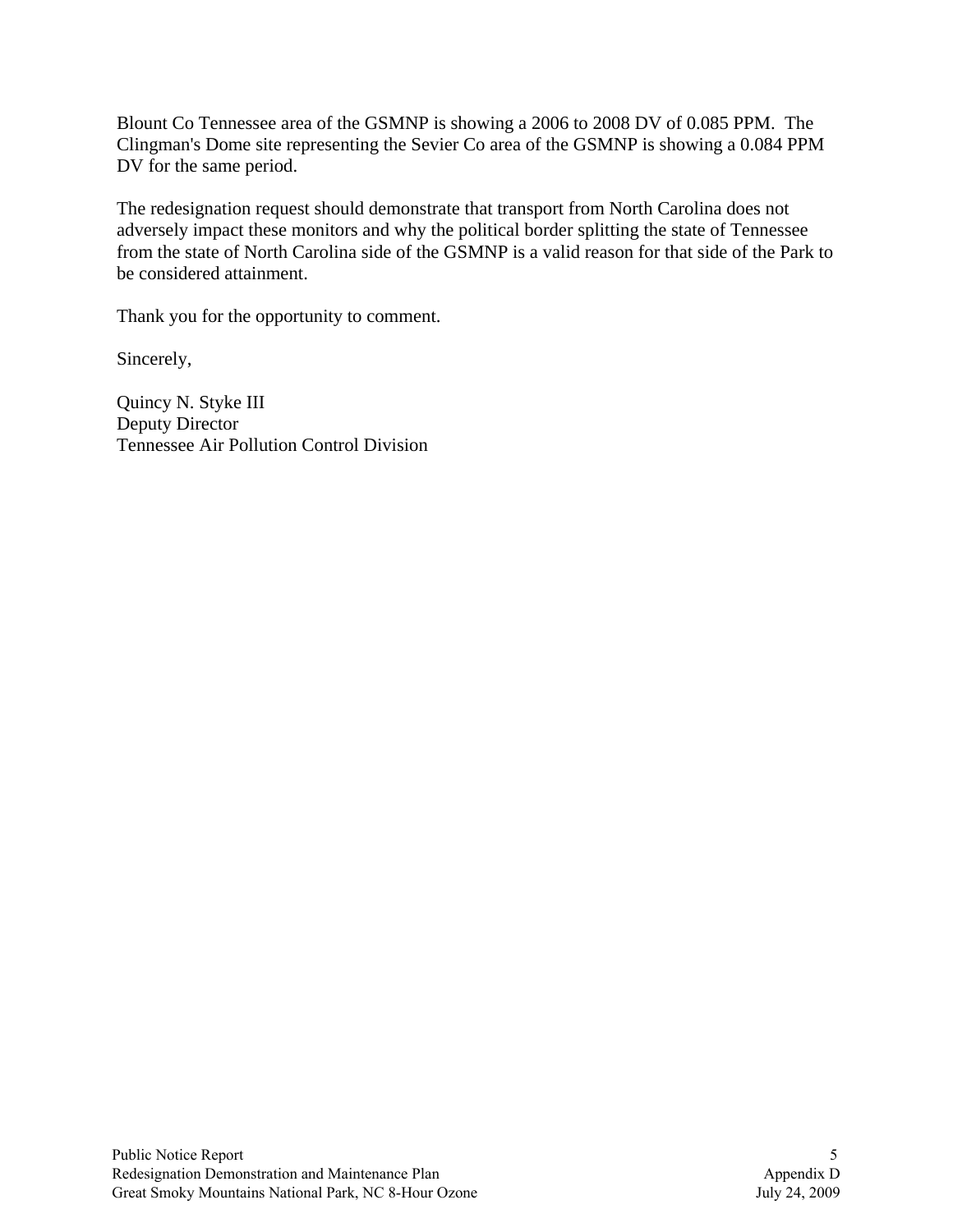

REQUESTS FOR A PUBLIC HEARING. Requests for a public hearing<br>must be in writing and include a statement?supporting the need for such c<br>hearing, an indication of your interest in the subject, and a brief summary<br>of the info

If a public hearing is requested, the hearing will be held at 2:00 pm on June 22, 2009, at Asheville-Buncombe Technical Community College, Enka: Cample 2013. Harvey 1. Havnes Corporate Technical Community College, Enka: Ca

COMMENT PROCEDURES: Any person wishing to comment may submit<br>a written statement for inclusion in the record of proceedings regarding<br>The Redesignation and Maintenance Plan for The North Carolina Great<br>Smoky. Mountains Nat

INFORMATION: Written requests for a public hearing or comments cor<br>be electronically submitted or sent to the following:

deg.publiccomments@ncmall.net<br>(Please type "GSMNP Redesignation Package" in the subject line) Janice Godfrey

|                        | <b>INC Division of Air Quality</b><br>  <b>164F MathService Center:</b>    1913    1913    1914    1915    1915    1915    1915    1915    1916    1916    1 |  |  |  |
|------------------------|--------------------------------------------------------------------------------------------------------------------------------------------------------------|--|--|--|
| Roleigh, NC 27699-1641 |                                                                                                                                                              |  |  |  |
|                        | Phone: (919).715-7447.<br> Pax: (919).715-7476<br>  A. (1980).715-7476.                                                                                      |  |  |  |
|                        | Copies of the GSMNP Redesignation Package may be downloaded from the<br>INCDAQ web site at attp://www.ncair.org/planning/nc_sip.shtml                        |  |  |  |
|                        | The GSMNP Redesignation Package may be reviewed in person during<br>normal business hours at the following offices.                                          |  |  |  |
|                        |                                                                                                                                                              |  |  |  |

| Dote: 5/12/09<br>Shella Holman for | $\overline{a}$<br><br>141                     |
|------------------------------------|-----------------------------------------------|
|                                    | B. Keith Overcash, P.E., Director<br><b>A</b> |
| May 15,<br>2002                    | Æ                                             |

# **AFFIDAVIT OF PUBLICATION**

### **BUNCOMBE COUNTY**

SS. **NORTH CAROLINA** 

ASHEVILLE

VOICE OF THE MOUNTAINS . CITIZEN-TIMES.com

Before the undersigned, a Notary Public of said County and State, duly commissioned, qualified and authorized by law to administer oaths, personally appeared Elyse Giannetti, who, being first duly sworn, deposes and says: that she is the Legal Billing Clerk of The Asheville Citizen-Times, engaged in publication of a newspaper known as The Asheville Citizen-Times, published, issued, and entered as first class mail in the City of Asheville, in said County and State; that she is authorized to make this affidavit and sworn statement; that the notice or other legal advertisement, a true copy of which is attached hereto, was published in The Asheville Citizen-Times on the following date: May 15<sup>th</sup>, 2009. And that the said newspaper in which said notice, paper, document or legal advertisement was published was, at the time of each and every publication, a newspaper meeting all of the requirements and qualifications of Section 1-597 of the General Statues of North Carolina and was a qualified newspaper within the meaning of Section 1-597 of the General Statues of North Carolina.

Signed this  $18<sup>th</sup>$  day of May, 2009

 $I_{\text{ll}}$  2.

gnature of person making affidavit)

Sworn to and subscribed before me the 18th day of May,



2009. Notary Public My Commission expires the  $5<sup>th</sup>$  day of October, 2013

(828) 232-5830 | (828) 253-5092 FAX 14 O. HENRY AVE. | P.O. BOX 2090 | ASHEVILLE, NC 28802 | (800) 800-4204

C) GANNETT Public Notice Report Redesignation Demonstration and Maintenance Plan Great Smoky Mountains National Park, NC 8-Hour Ozone